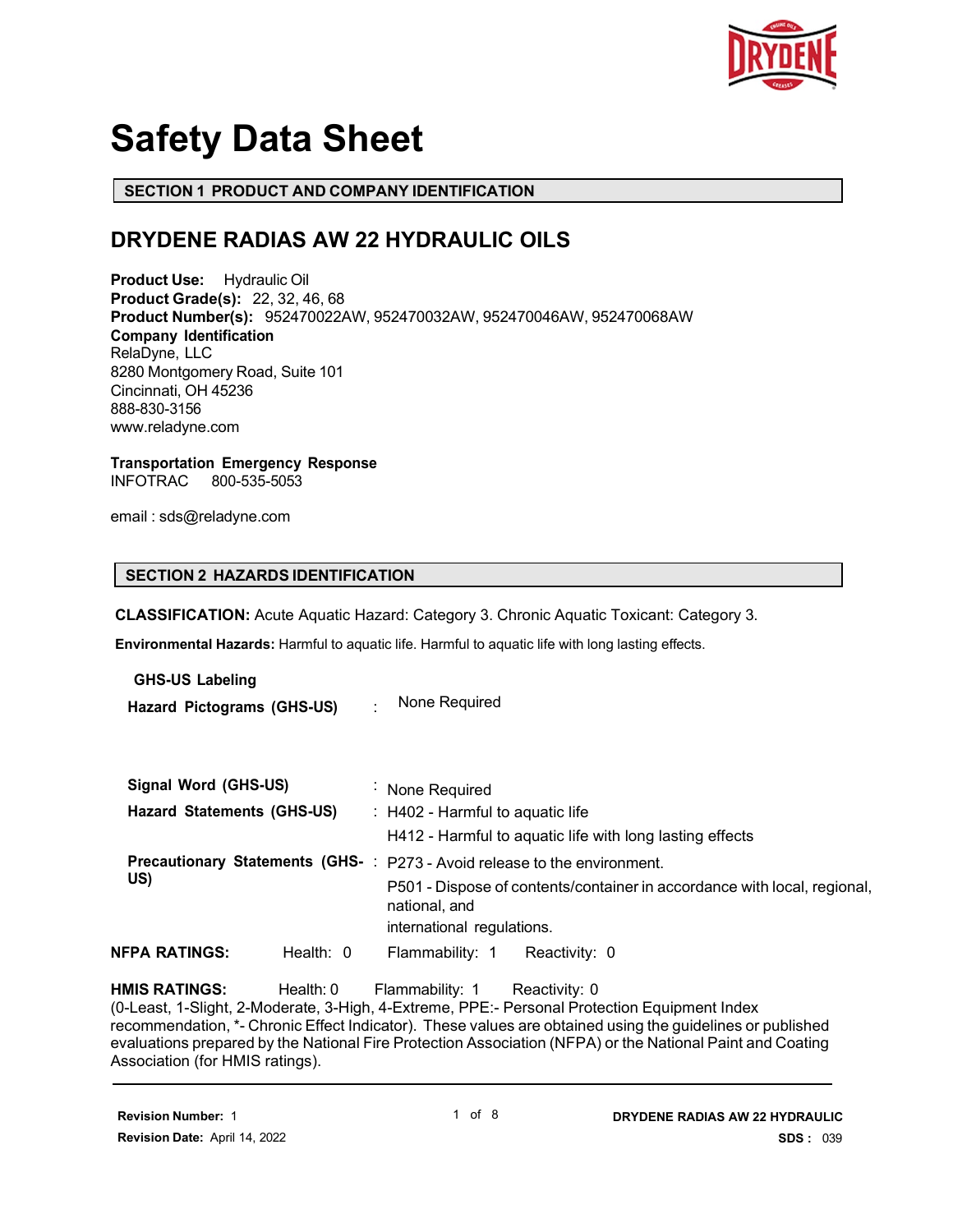

#### **LABEL RECOMMENDATION:**

Label Category : INDUSTRIAL OIL 1 - IND1

#### **HAZARDS NOT OTHERWISE CLASSIFIED:** Not Applicable

#### **SECTION 3 COMPOSITION/ INFORMATION ON INGREDIENTS**

| <b>COMPONENTS</b>                      | <b>CAS NUMBER</b> | <b>AMOUNT</b>      |
|----------------------------------------|-------------------|--------------------|
| Highly refined mineral oil (C15 - C50) | Mixture           | 70 -<br>99 %weight |

#### **SECTION 4 FIRST AID MEASURES**

#### **Description of first aid measures**

**Eye:** No specific first aid measures are required. As a precaution, remove contact lenses, if worn, and flush eyes with water.

**Skin:** No specific first aid measures are required. As a precaution, remove clothing and shoes if contaminated. To remove the material from skin, use soap and water. Discard contaminated clothing and shoes or thoroughly clean before reuse.

**Ingestion:** No specific first aid measures are required. Do not induce vomiting. As a precaution, get medical advice.

**Inhalation:** No specific first aid measures are required. If exposed to excessive levels of material in the air, move the exposed person to fresh air. Get medical attention if coughing or respiratory discomfort occurs.

#### **Most important symptoms and effects, both acute and delayed**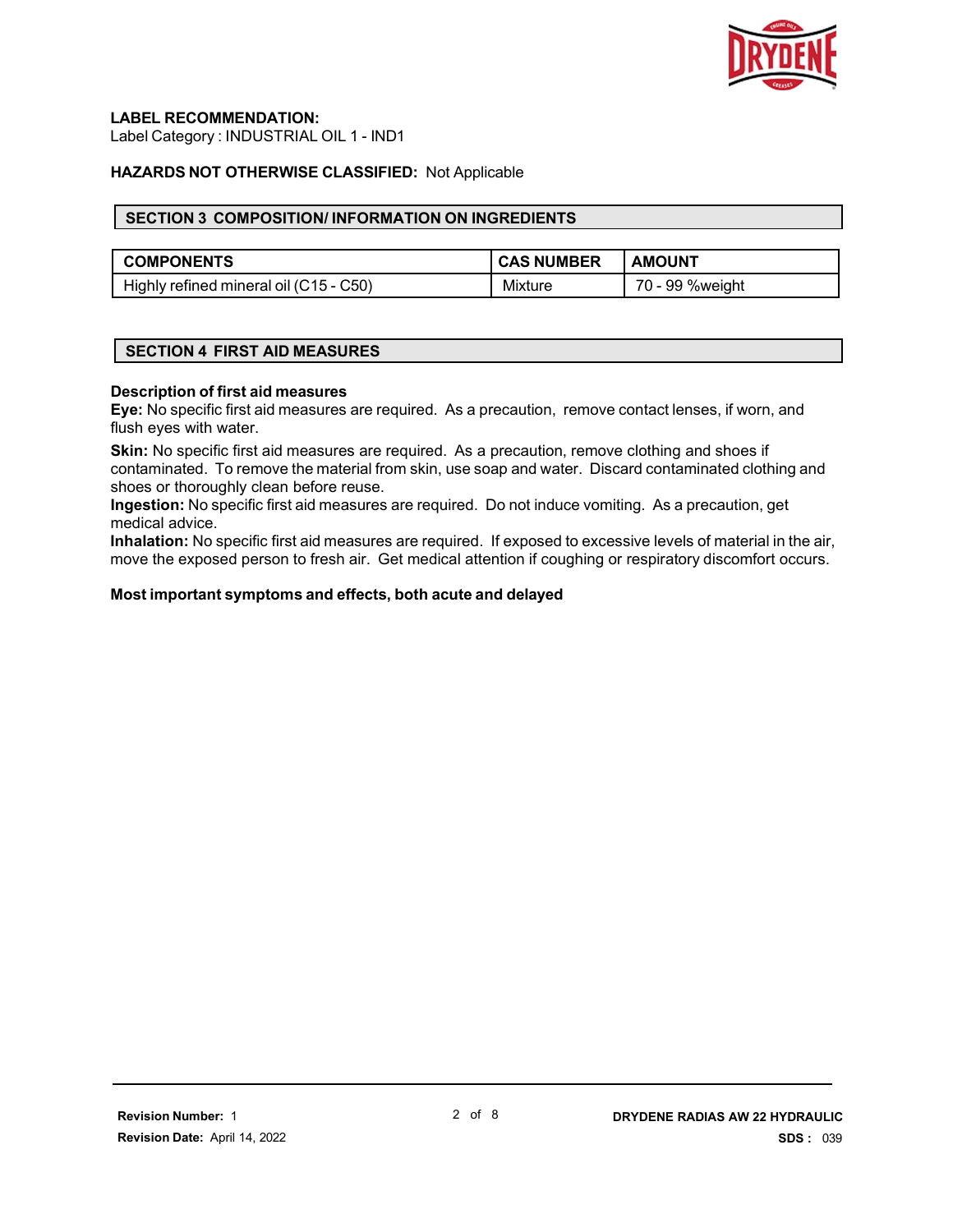

#### **IMMEDIATE HEALTH EFFECTS**

**Eye:** Not expected to cause prolonged or significant eye irritation.

**Skin:** Contact with the skin is not expected to cause prolonged or significant irritation. Contact with the skin is not expected to cause an allergic skin response. Not expected to be harmful to internal organs if absorbed through the skin. High-Pressure Equipment Information: Accidental high-velocity injection under the skin of materials of this type may result in serious injury. Seek medical attention at once should an accident like this occur. The initial wound at the injection site may not appear to be serious at first; but, if left untreated, could result in disfigurement or amputation of the affected part.

#### **Ingestion:** Not expected to be harmful if swallowed.

**Inhalation:** Not expected to be harmful if inhaled. Contains a petroleum-based mineral oil. May cause respiratory irritation or other pulmonary effects following prolonged or repeated inhalation of oil mist at airborne levels above the recommended mineral oil mist exposure limit. Symptoms of respiratory irritation may include coughing and difficulty breathing.

#### **DELAYED OR OTHER HEALTH EFFECTS:** Not classified

#### **Indication of any immediate medical attention and special treatment needed**

**Note to Physicians:** In an accident involving high-pressure equipment, this product may be injected under the skin. Such an accident may result in a small, sometimes bloodless, puncture wound. However, because of its driving force, material injected into a fingertip can be deposited into the palm of the hand. Within 24 hours, there is usually a great deal of swelling, discoloration, and intense throbbing pain. Immediate treatment at a surgical emergency center is recommended.

#### **SECTION 5 FIRE FIGHTING MEASURES**

**EXTINGUISHING MEDIA:** Use water fog, foam, dry chemical or carbon dioxide (CO2) to extinguish flames.

**Unusual Fire Hazards:** Leaks/ruptures in high pressure system using materials of this type can create a fire hazard when in the vicinity of ignition sources (eg. open flame, pilot lights, sparks, or electric arcs).

#### **PROTECTION OF FIRE FIGHTERS:**

**Fire Fighting Instructions:** This material will burn although it is not easily ignited. See Section 7 for proper handling and storage. For fires involving this material, do not enter any enclosed or confined fire space without proper protective equipment, including self-contained breathing apparatus.

**Combustion Products:** Highly dependent on combustion conditions. A complex mixture of airborne solids, liquids, and gases including carbon monoxide, carbon dioxide, and unidentified organic compounds will be evolved when this material undergoes combustion.

#### **Protective Measures:** Eliminate all sources of ignition in vicinity of spilled material.

**Spill Management:** Stop the source of the release if you can do it without risk. Contain release to prevent further contamination of soil, surface water or groundwater. Clean up spill as soon as possible, observing precautions in Exposure Controls/Personal Protection. Use appropriate techniques such as applying noncombustible absorbent materials or pumping. Where feasible and appropriate, remove contaminated soil. Place contaminated materials in disposable containers and dispose of in a manner consistent with applicable regulations.

**Reporting:** Report spills to local authorities and/or the U.S. Coast Guard's National Response Center at (800) 424-8802 as appropriate or required.

**General Handling Information:** Avoid contaminating soil or releasing this material into sewage and drainage systems and bodies of water.

**Precautionary Measures:** DO NOT USE IN HIGH PRESSURE SYSTEMS in the vicinity of flames, sparks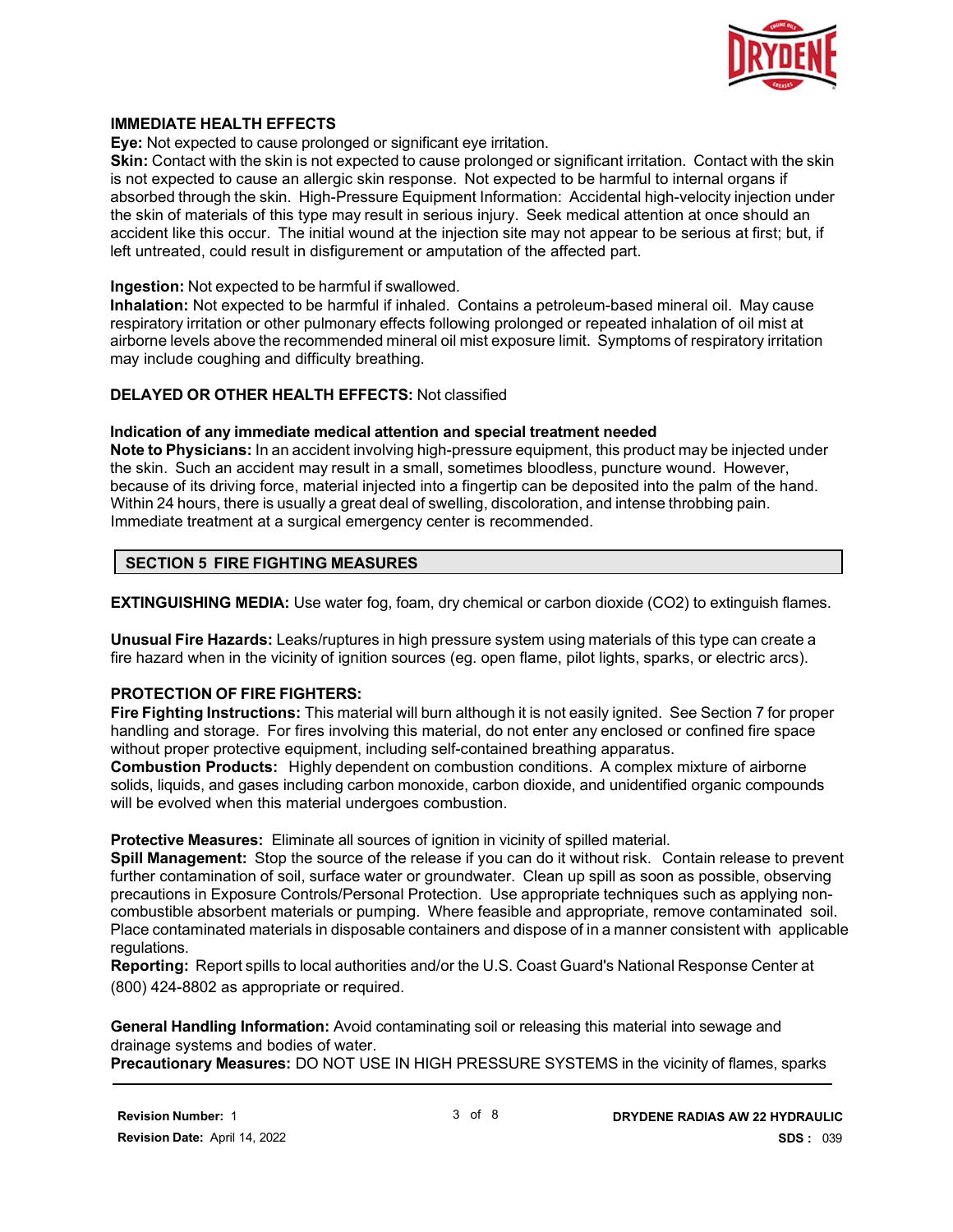

and hot surfaces. Use only in well ventilated areas. Keep container closed.

**Static Hazard:** Electrostatic charge may accumulate and create a hazardous condition when handling this material. To minimize this hazard, bonding and grounding may be necessary but may not, by themselves, be sufficient. Review all operations which have the potential of generating and accumulating an electrostatic charge and/or a flammable atmosphere (including tank and container filling, splash filling, tank cleaning, sampling, gauging, switch loading, filtering, mixing, agitation, and vacuum truck operations) and use appropriate mitigating procedures.

**Container Warnings:** Container is not designed to contain pressure. Do not use pressure to empty container or it may rupture with explosive force. Empty containers retain product residue (solid, liquid, and/or vapor) and can be dangerous. Do not pressurize, cut, weld, braze, solder, drill, grind, or expose such containers to heat, flame, sparks, static electricity, or other sources of ignition. They may explode and cause injury or death. Empty containers should be completely drained, properly closed, and promptly returned to a drum reconditioner or disposed of properly.

#### **SECTION 8 EXPOSURE CONTROLS/PERSONAL PROTECTION**

#### **GENERAL CONSIDERATIONS:**

Consider the potential hazards of this material (see Section 3), applicable exposure limits, job activities, and other substances in the work place when designing engineering controls and selecting personal protective equipment. If engineering controls or work practices are not adequate to prevent exposure to harmful levels of this material, the personal protective equipment listed below is recommended. The user should read and understand all instructions and limitations supplied with the equipment since protection is usually provided for a limited time or under certain circumstances.

#### **ENGINEERING CONTROLS:**

Use in a well-ventilated area.

#### **PERSONAL PROTECTIVE EQUIPMENT**

**Eye/Face Protection:** No special eye protection is normally required. Where splashing is possible, wear safety glasses with side shields as a good safety practice.

**Skin Protection:** No special protective clothing is normally required. Where splashing is possible, select protective clothing depending on operations conducted, physical requirements and other substances in the workplace. Suggested materials for protective gloves include: 4H (PE/EVAL), Nitrile Rubber, Silver Shield, Viton.

**Respiratory Protection:** No respiratory protection is normally required.

If user operations generate an oil mist, determine if airborne concentrations are below the occupational exposure limit for mineral oil mist. If not, wear an approved respirator that provides adequate protection from the measured concentrations of this material. For air-purifying respirators use a particulate cartridge. Use a positive pressure air-supplying respirator in circumstances where air-purifying respirators may not provide adequate protection.

#### **Occupational Exposure Limits:**

| Component                                 | Agency              | <b>TWA</b>           | <b>STEL</b> | <b>Ceiling</b> | <b>Notation</b> |
|-------------------------------------------|---------------------|----------------------|-------------|----------------|-----------------|
| Highly refined mineral oil (C15 -<br>C50  | OSHA <sub>Z-1</sub> | $5 \,\mathrm{mg/m3}$ | --          |                | --              |
| Highly refined mineral oil (C15 -<br>C50) | <b>ACGIH</b>        | $5 \,\mathrm{mq/m}$  | 10 mg/m $3$ | --             | --              |

Consult local authorities for appropriate values.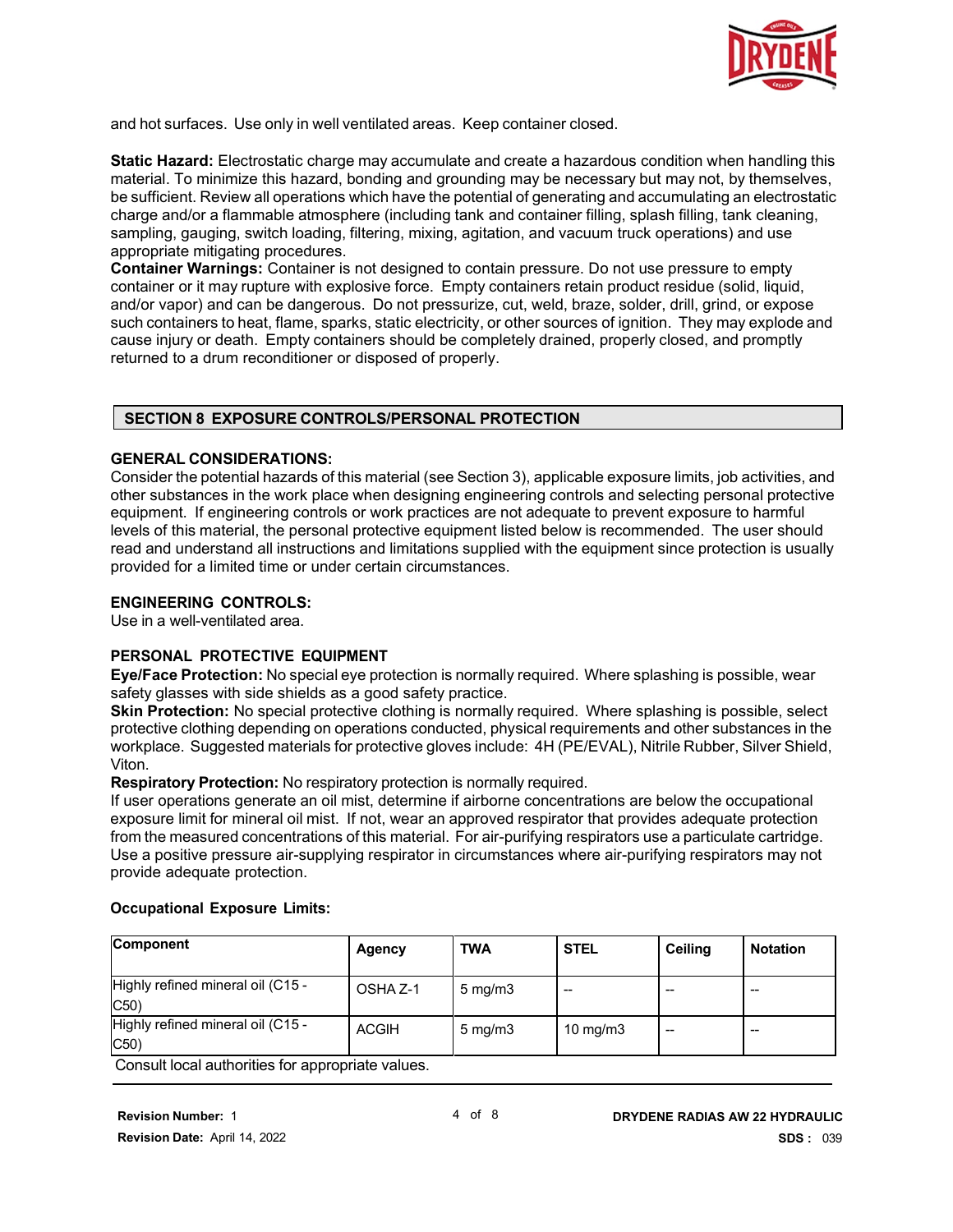

#### **SECTION 9 PHYSICAL AND CHEMICAL PROPERTIES**

**Attention: the data below are typical values and do not constitute a specification.**

**Color:** Yellow **Physical State:** Liquid **Odor:** Petroleum odor **Odor Threshold:** No data available **pH:** Not Applicable **Vapor Pressure:** <0.01 mmHg @ 37.8 °C (100 °F) **Vapor Density (Air = 1):** >1 **Initial Boiling Point:** 315°C (599°F) **Solubility:** Soluble in hydrocarbon solvents; insoluble in water. **Freezing Point:** Not Applicable **Density:** 0.87 kg/l @ 15°C (59°F) (Typical) **Viscosity:** 28.8 mm2/s @ 40°C (104°F) Minimum **Decomposition temperature:** No data available **Octanol/Water Partition Coefficient:** No data available

**FLAMMABLE PROPERTIES: Flammability (solid, gas):** No Data Available

**Flashpoint:** (Cleveland Open Cup) 170 °C (338 °F) Minimum **Autoignition:** No data available

**Flammability (Explosive) Limits (% by volume in air):** Lower: Not Applicable Upper: Not Applicable

#### **SECTION 10 STABILITY AND REACTIVITY**

**Reactivity:** May react with strong acids or strong oxidizing agents, such as chlorates, nitrates, peroxides, etc.

**Chemical Stability:** This material is considered stable under normal ambient and anticipated storage and handling conditions of temperature and pressure.

**Incompatibility With Other Materials:** Not applicable **Hazardous Decomposition Products:** None known (None expected)

**Hazardous Polymerization:** Hazardous polymerization will not occur.

#### **Information on toxicological effects**

**Serious Eye Damage/Irritation:** The eye irritation hazard is based on evaluation of data for product components.

**Skin Corrosion/Irritation:** The skin irritation hazard is based on evaluation of data for product components.

**Skin Sensitization:** The skin sensitization hazard is based on evaluation of data for product components.

**Acute Dermal Toxicity:** The acute dermal toxicity hazard is based on evaluation of data for product components.

**Acute Oral Toxicity:** The acute oral toxicity hazard is based on evaluation of data for product components.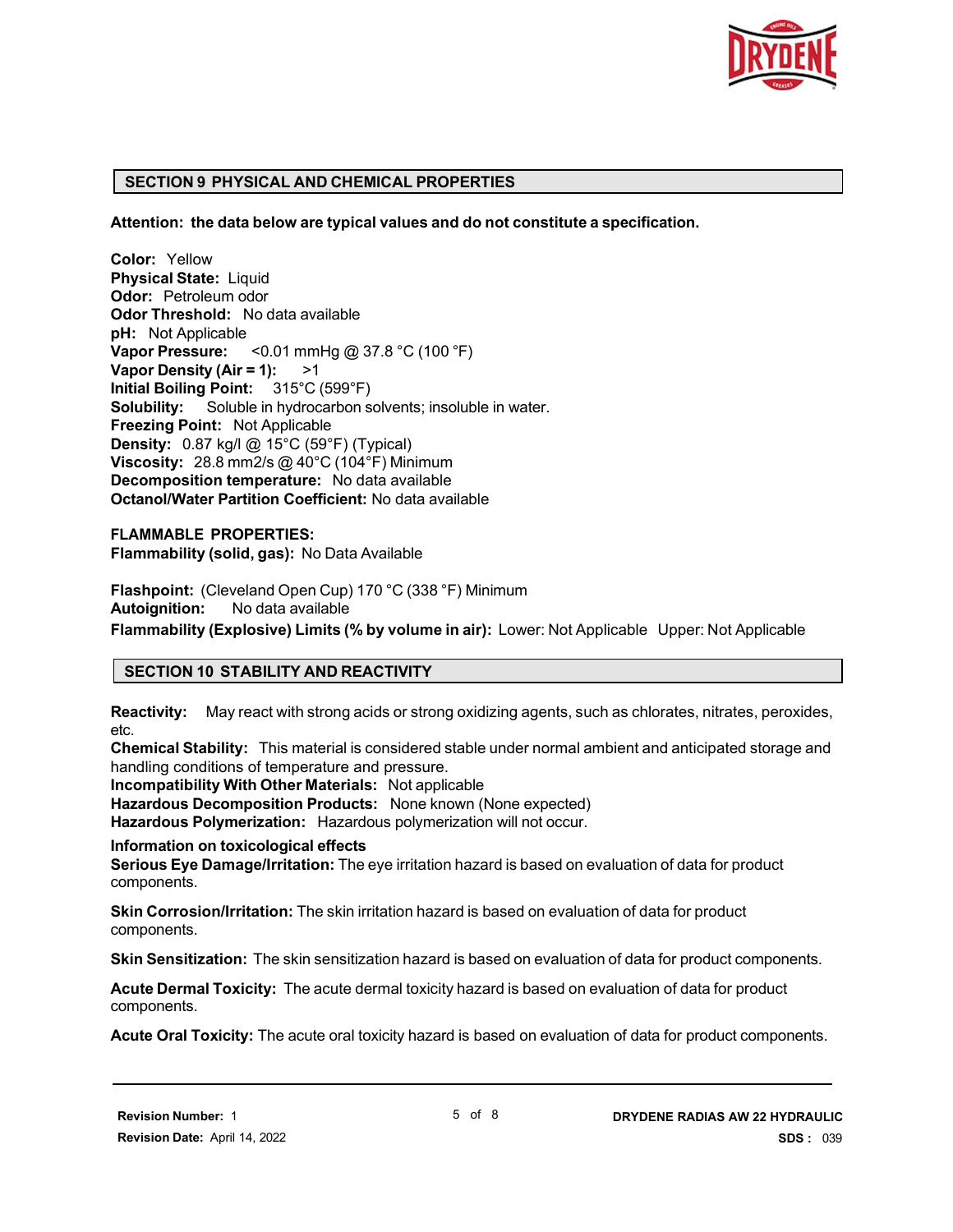

**Acute Inhalation Toxicity:** The acute inhalation toxicity hazard is based on evaluation of data for product components.

**Acute Toxicity Estimate:** Not Determined

**Germ Cell Mutagenicity:** The hazard evaluation is based on data for components or a similar material.

**Carcinogenicity:** The hazard evaluation is based on data for components or a similar material.

**Reproductive Toxicity:** The hazard evaluation is based on data for components or a similar material.

**Specific Target Organ Toxicity - Single Exposure:** The hazard evaluation is based on data for components or a similar material.

**Specific Target Organ Toxicity - Repeated Exposure:** The hazard evaluation is based on data for components or a similar material.

#### **ADDITIONAL TOXICOLOGY INFORMATION:**

This product contains petroleum base oils which may be refined by various processes including severe solvent extraction, severe hydrocracking, or severe hydrotreating. None of the oils requires a cancer warning under the OSHA Hazard Communication Standard (29 CFR 1910.1200). These oils have not been listed in the National Toxicology Program (NTP) Annual Report nor have they been classified by the International Agency for Research on Cancer (IARC) as; carcinogenic to humans (Group 1), probably carcinogenic to humans (Group 2A), or possibly carcinogenic to humans (Group 2B). These oils have not been classified by the American Conference of Governmental Industrial Hygienists (ACGIH) as: confirmed human carcinogen (A1), suspected human carcinogen (A2), or confirmed animal carcinogen with unknown relevance to humans (A3).

#### **SECTION 12 ECOLOGICAL INFORMATION**

#### **ECOTOXICITY**

This material is not expected to be harmful to aquatic organisms.

The product has not been tested. The statement has been derived from the properties of the individual components.

#### **MOBILITY**

No data available.

components.

#### **PERSISTENCE AND DEGRADABILITY**

This material is not expected to be readily biodegradable. The biodegradability of this material is based on an evaluation of data for the components or a similar material. The product has not been tested. The statement has been derived from the properties of the individual

#### **POTENTIAL TO BIOACCUMULATE**

Bioconcentration Factor: No data available. Octanol/Water Partition Coefficient: No data available

#### **SECTION 13 DISPOSAL CONSIDERATIONS**

Use material for its intended purpose or recycle if possible. Oil collection services are available for used oil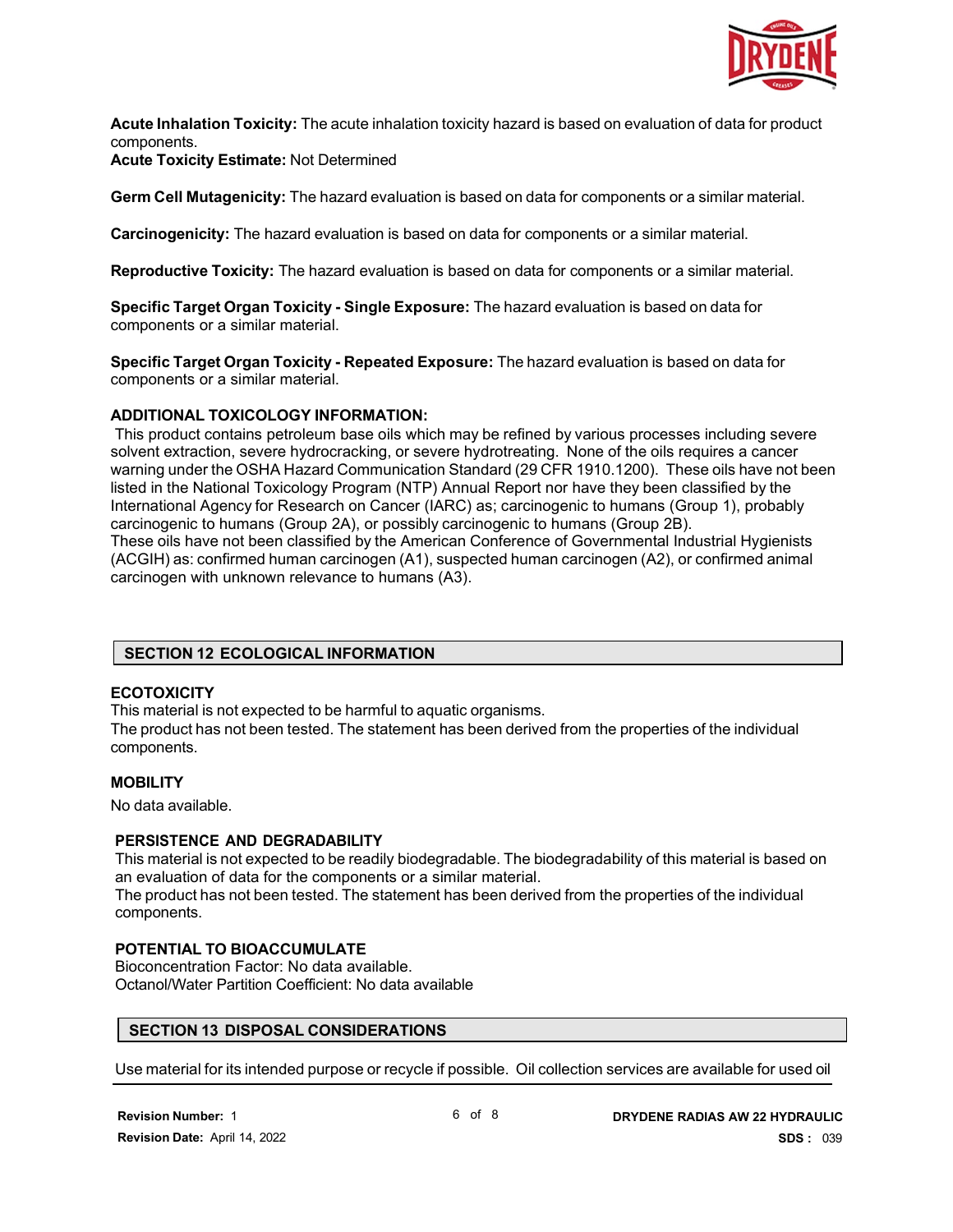

recycling or disposal. Place contaminated materials in containers and dispose of in a manner consistent with applicable regulations. Contact your sales representative or local environmental or health authorities for approved disposal or recycling methods.

#### **SECTION 14 TRANSPORT INFORMATION**

The description shown may not apply to all shipping situations. Consult 49CFR, or appropriate Dangerous Goods Regulations, for additional description requirements (e.g., technical name) and mode-specific or quantity-specific shipping requirements.

**DOT Shipping Description:** PETROLEUM LUBRICATING OIL, NOT REGULATED AS A HAZARDOUS MATERIAL FOR TRANSPORTATION UNDER 49 CFR

**IMO/IMDG Shipping Description:** PETROLEUM LUBRICATING OIL; NOT REGULATED AS DANGEROUS GOODS FOR TRANSPORT UNDER THE IMDG CODE

**ICAO/IATA Shipping Description:** PETROLEUM LUBRICATING OIL; NOT REGULATED AS DANGEROUS GOODS FOR TRANSPORT UNDER ICAO TI OR IATA DGR

**Transport in bulk according to Annex II of MARPOL 73/78 and the IBC code:** Not applicable

#### **SECTION 15 REGULATORY INFORMATION**

- **EPCRA 311/312 CATEGORIES:** 1. Immediate (Acute) Health Effects: NO 2. Delayed (Chronic) Health Effects: NO 3. Fire Hazard:
- 4. Sudden Release of Pressure Hazard: NO
- 5. Reactivity Hazard: NO

#### REGULATORY LISTS SEARCHED:

| 1-1 = $IARC$ Group 1 | 03=EPCRA 313         |
|----------------------|----------------------|
| 1-2 A=IARC Group 2A  | 04=CA Proposition 65 |
| 01-2B=IARC Group 2B  | 05=MARTK             |
| 02=NTP Carcinogen    | 06=NJ RTK            |
|                      | 07=PA RTK            |

No components of this material were found on the regulatory lists above.

#### **CHEMICAL INVENTORIES:**

All components comply with the following chemical inventory requirements: AICS (Australia), DSL (Canada), ENCS (Japan), IECSC (China), KECI (Korea), PICCS (Philippines), TSCA (United States).

#### **NEW JERSEY RTK CLASSIFICATION:**

Under the New Jersey Right-to-Know Act L. 1983 Chapter 315 N.J.S.A. 34:5A-1 et. seq., the product is to be identified as follows: PETROLEUM OIL (Hydraulic oil)